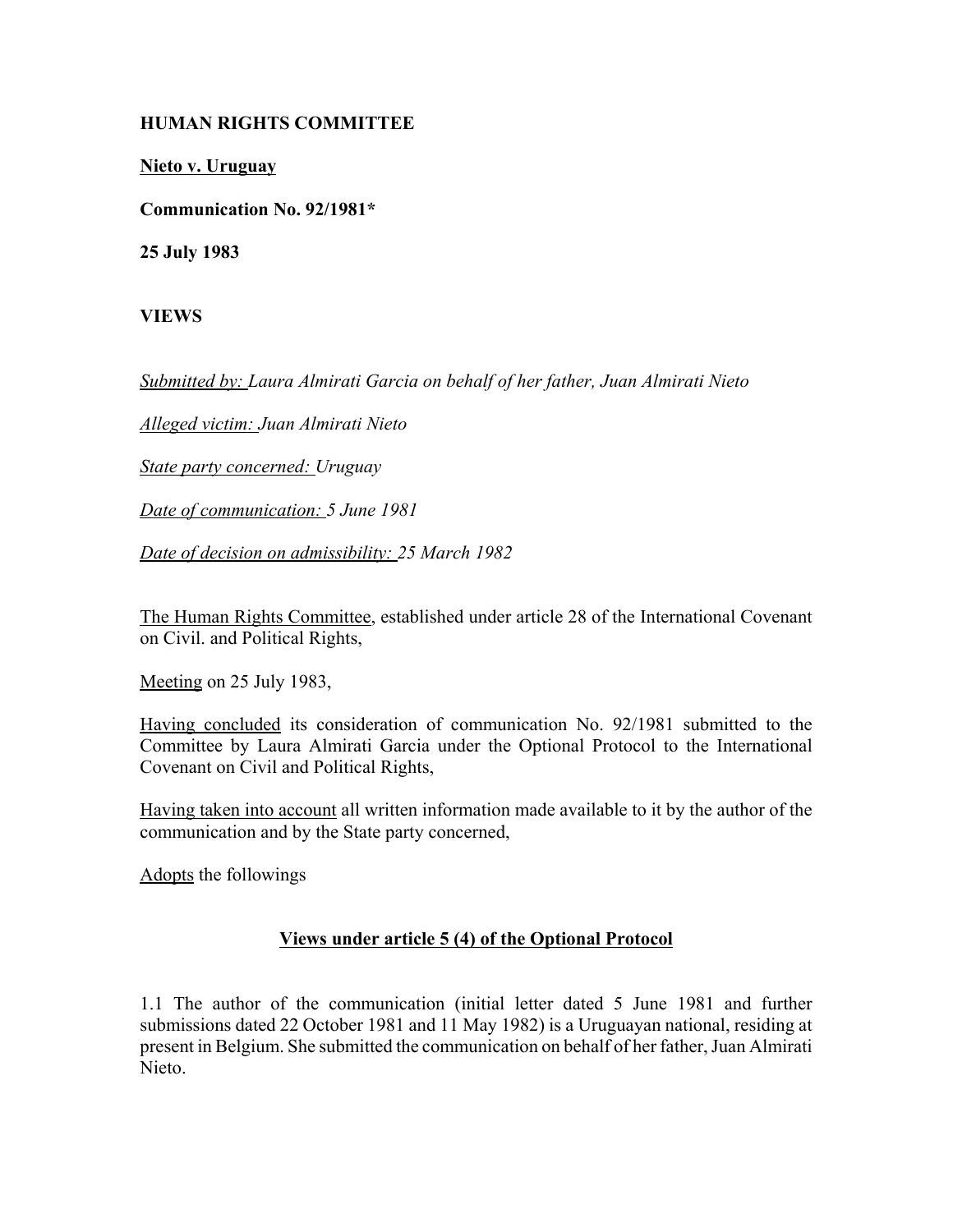1.2 The author states that her father, a Uruguayan Civil Engineer (born on 23 June 1932), was arrested in 1970 because he was alleged to be a member of the Movimiento de Liberacion Nacional. Criminal proceedings were then initiated against him for the following offences: association to break the law, conspiracy to overthrow the Constitution, use of false identity papers, robbery and other lesser offences such as resistance to authority. In May 1971, he escaped from prison but on 14 April 1972 he was rearrested, kept incommunicado and allegedly subjected to severe torture. He was then brought before the same judge who had been conducting his trial} after examining the situation this judge added to the list of offences already mentioned that of collaborating in a mass escape of political prisoners (women) which had occurred a few months before. The author adds that her father was held for short periods of time at several detention places and then transferred to the Penal de Libertad, where he is detained at present.

1.3 The author mentions that, on the night of 14 April 1972, the same day that her father was rearrested, the Executive authorities declared the "internal state of war" and, as a consequence thereof, martial law became applicable to all political offences. The author describes the general situation as follows,

"In July 1972, the Parliament, subjected to strong pressures and faced with open threats of dissolution by force, agreed to approve law No. 14,068 concerning 'Security of the State and the Internal Order' which increased the authority of the military judges by converting the political offences referred to in the Ordinary Penal Code into military offences and incorporating them in the Military Penal Code, regardless of whether those committing such offences were military personnel or civilians, thereby violating the Constitution which did not allow civilians to be judged by military judges .... On 29 December 1975, the Council of State (appointed by the Executive and claiming to take the place of the Parliament elected by the people, which was dissolved at the time of the coup d'etat of June 1973) approved law No. 14,493. That law broadened the sphere of action of the military judges, granting them retroactive competence to deal with political offences committed even before 14 April 1972 and entrusting to them the responsibility for dealing with all cases in progress before the ordinary courts in which a definite and final decision had not yet been reached .... ..

"When martial law was applied throughout the country, all kinds of defects and irregularities became evident in the procedures of the military courts, which made a mockery of the right to a fair and equitable trial and' the right of defence in criminal proceedings."

The author claims that all these developments adversely affected her father's situation.

1.4 She states that her father continued to be under the authority of the civil judges for a long time, because he had been arrested one day before the military -judges were empowered to try those suspected of political offences. She further submits that her father was sentenced by the civil judiciary, after an irregular trial marked by the restriction of procedural rights and guarantees, to a 10-year term of imprisonment. She informs the Committee that although her father finished serving his sentence in March 1981 (in a further submission of 11 May 1982 she mentions 14 April 1982 as the date for this)\*\* he is still in prison. The author then relates the events leading to her father's continuing imprisonment, "Suddenly, in December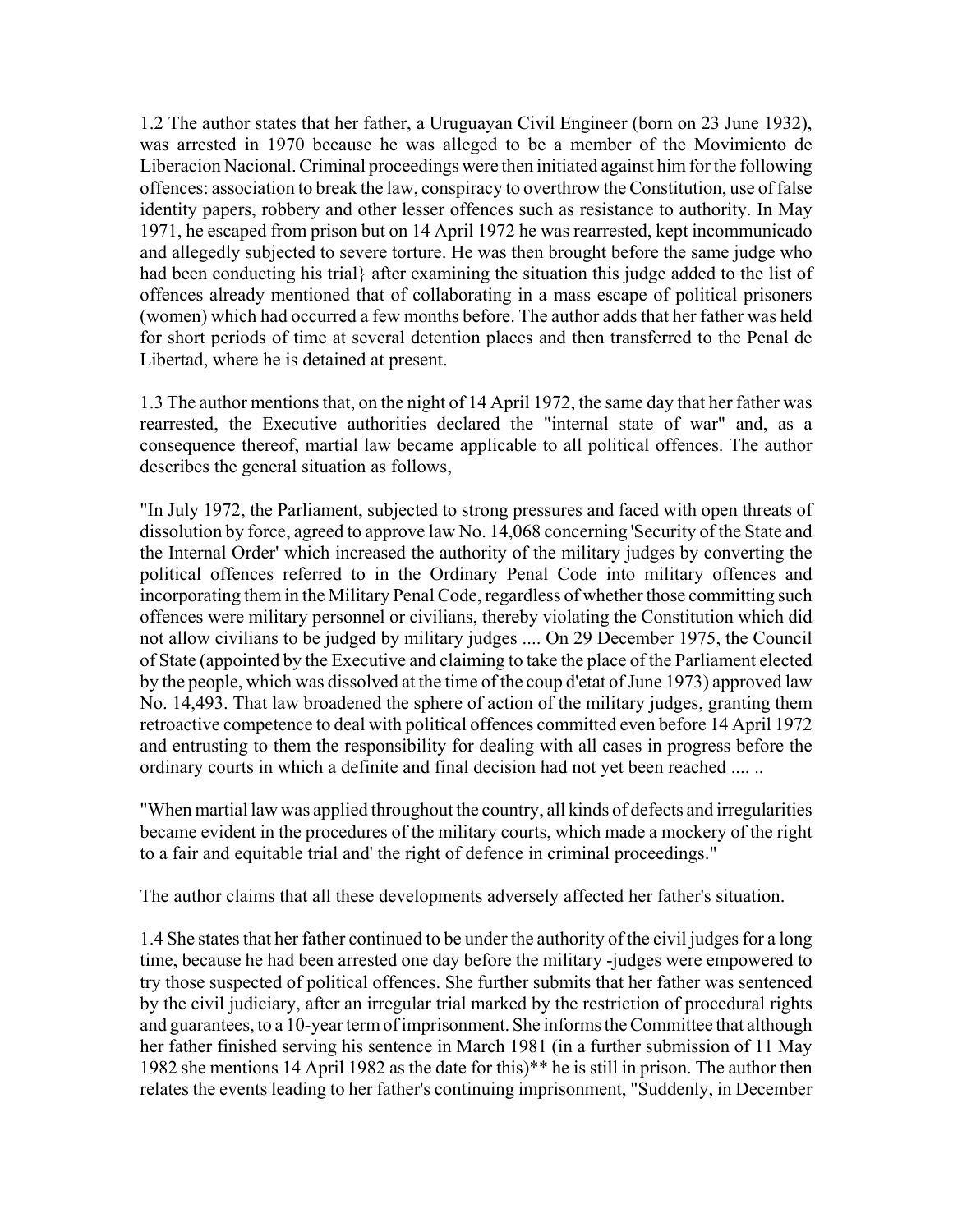1980, new criminal proceedings were started against Almirati, this time by the military judiciary and based on the same facts as those for which he had already been tried and sentenced. There were no new elements or new offences other than those which had already been investigated; some of the new accusations had already been made in the past by the police and the security services of the armed forces and had been rejected by the civil judiciary. Thus the sacred principles of res judicata and non his in idem have been violated, for my father is being tried a second time for the same acts, and all this started 10 years later, when the prisoner had three months to go to finish serving his entire sentence. The military prosecutor is now asking that Juan Almirati should be sentenced to 22 years' imprisonment. I must inform the Committee that, given the situation prevailing in Uruguay, I have not been able to obtain more information, nor, of course, a copy of the military prosecutor's indictment, and I would therefore suggest that the Committee should ask the Uruguayan Government to provide it and to inform it exactly what Almirati's legal situation is, what stage this second trial has reached and by virtue of what legal rules it is being conducted."

1.5 The author maintains that the military judiciary lacks certain essential attributes, that it is not independent since it depends on the Executive, that it is not..impartial since the judges are military officials who are acting temporarily in this capacity, and that it is not competent since the judges and prosecutors are not required to be lawyers or practitioners of the law but merely military officers of a certain rank, according to the importance of the court. She further maintains that the domestic remedies which are provided for the Uruguayan legislation cannot protect her father, because none of them is allegedly applicable in practice if the human rights violation has been committed by military personnel or by members of the police in connection with State security as interpreted by the military forces.

1.6 The author alleges that her father has been arrested, tortured, ill-treated, tried, sentenced and kept in detention only because of his political ideas and 'that, under the conditions in which political prisoners like her father are detained, he has no possibility of recourse either to domestic remedies or to an international body to seek redress for the violation of his rights.

1.7 The author alleges that at the Penal de Libertad her father is subjected to inhuman prison conditions. She stresses in this connection, the following points: "My father shares a cell measuring 2 by 3.50 m with another detainee, and they are kept in it continuously for 23 hours a day} if the weather is good and they are not being punished, they are taken out for one hour in the open air. Since he is being held in the part of the prison set aside for those the military have classified as 'dangerous', my father is never taken out of his cell to work, to eat or for anything other than exercise and visits. It should be pointed out that the qualification 'dangerous', is the result of an evaluation, not by the judge but by the prison commandant. The conditions applied in this sector (the second floor of the prison) are much harsher even than those applied to other detainees located in other sectors (the prison population amounts at present to some 1,100 political prisoners), which are already harsh enough. My father can study or read books only if the commandant on duty feels like allowing it, and books are frequently confiscated without any explanation. In any case he can read only those books which pass the military censorship .... My father is not allowed to read newspapers because they are all prohibited, whether national or foreign} he cannot listen to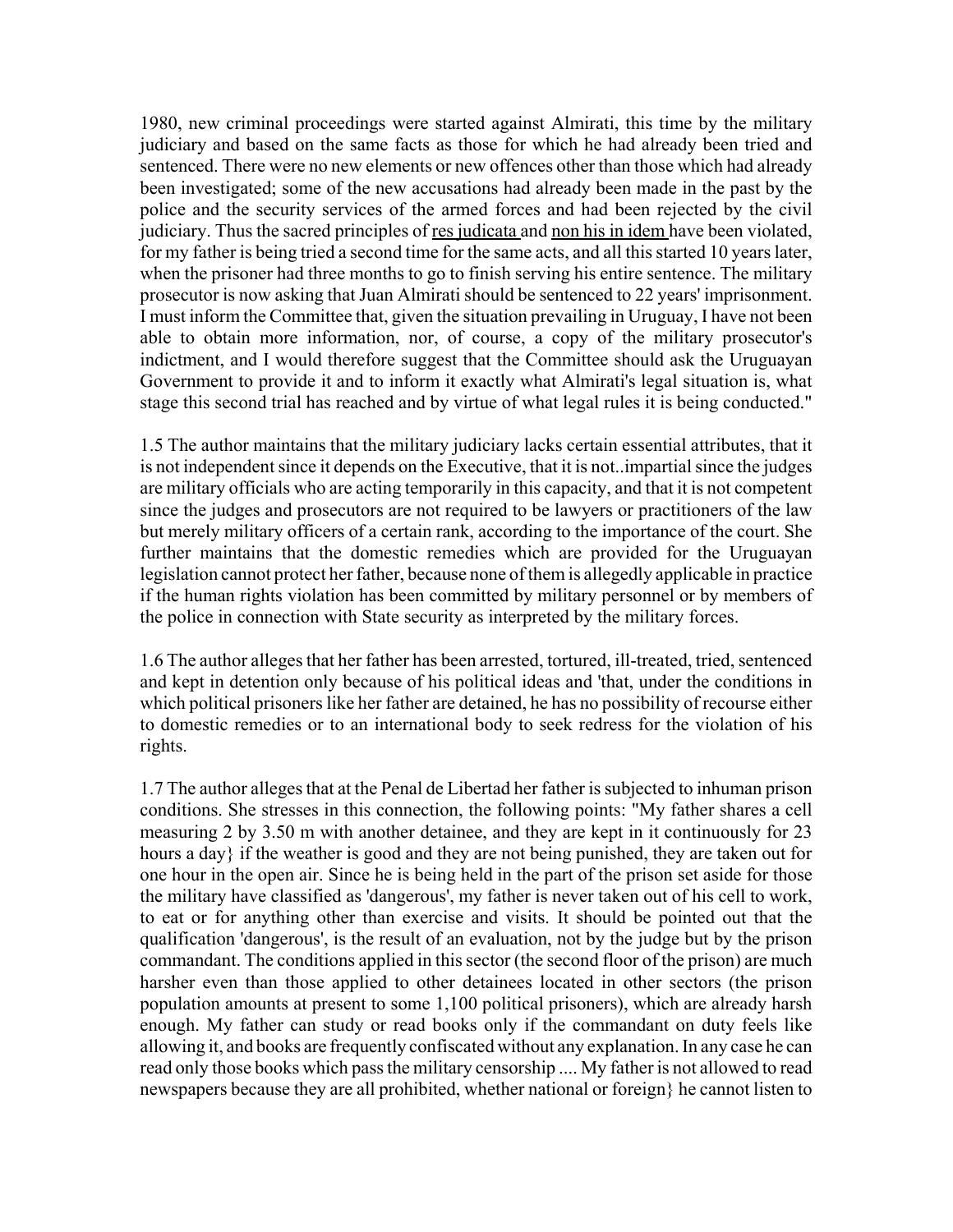the radio, because it, too, is prohibited} all of which naturally means that heis cut off from the world at large, thus aggravating the tensions which are natural in a prison and forcing him to live disconnected from the outside world." The author further alleges that detainees live under constant fear and are subject to harrassment by the guards who are at liberty to impose sanctions on prisoners for petty contraventions (such as speaking with other inmates at certain times); that from time to time a prisoner is taken out of prison and brought to military quarters in order to be interrogated and tortured again, either in connection with his prior conviction or with alleged political activities in prison, and that because of this situation the physical and mental health of detainees is seriously endangered. The author also alleges that, because of insufficient food, her father has lost more than 15 kilos during his imprisonment. She claims that the treatment inflicted upon her father amounts to mental torture.

1.8 The author states that the same matter has not been submitted to another procedure of investigation or settlement.

1.9 The author claims that her father is a victim of violations of articles 2 {1) and (3), 7, 10  $(1)$  and  $(3)$ ,  $14$   $(1)$ ,  $(2)$ ,  $(3)$  and  $(7)$  and  $26$  of the International Covenant on Civil and Political Rights.

2. By its decision of 23 July 1981, the Human Rights Committee, having decided that the author of the communication was justified in acting on behalf of the alleged victim, transmitted the communication under rule 91 of the provisional rules of procedure to the State party concerned, requesting information and observations relevant to the question of admissibility of the communication. The Human Rights Committee also requested the author of the communication to explain in detail which of the alleged events had taken place after 23 March 1976 (the date of the entry into force of the Covenant and Protocol for Uruguay), including the treatment and conditions of imprisonment of her father after that date and his access to legal counsel in connection with the charges brought against him in the new proceedings initiated in December 1980.

3. In a further letter, dated 22 October 1981, submitted by the author in reply to the Committee's request for additional information, she repeated that the conditions in which her father was serving his term of imprisonment constituted a. deliberate form of cruel, inhuman and degrading treatment and that although this treatment began before, it had continued after March 1976 and was still continuing. She also repeated that the new criminal proceedings conducted against him violate the principles of res judicata and non his in idem. The author further stated that, when the second proceedings were begun in December 1980, her father's defence lawyer was not informed, that he was later presented with fairs accomplis and that, in August 1981, when her father was taken before the First Military Court to be interrogated for the purposes of the second trial, everything was done without the knowledge of his defence lawyer and consequently without any possibility of his participating and defending her father's interest.

4. The Human Rights Committee, taking note that no submission has been received from the State party concerning the question of the admissibility of the communication, on the basis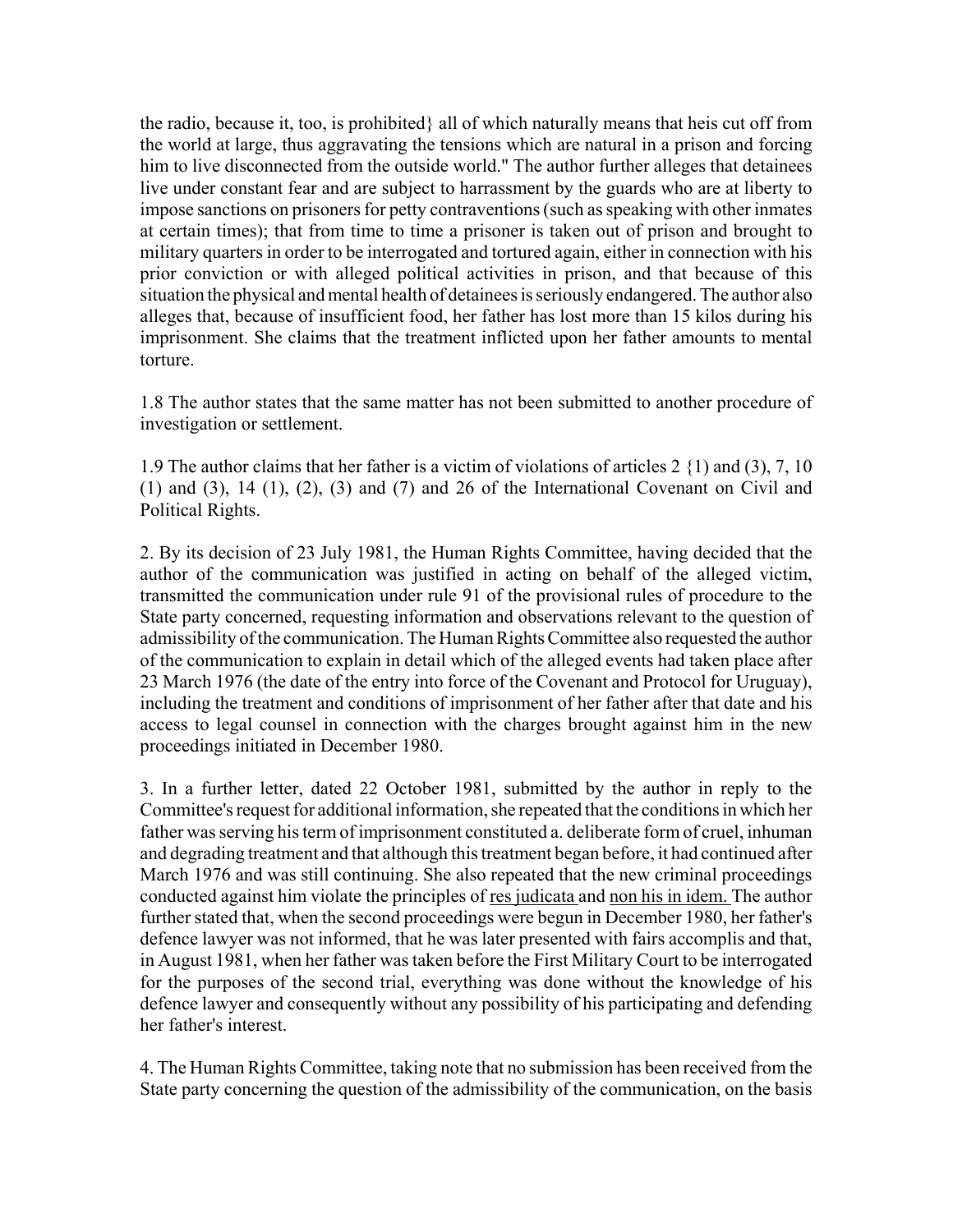of the information before it, found that it was not precluded by article 5 (2) (a) of the Optional Protocol from considering the communication. The Committee was also unable to conclude that in the circumstances of this case there were effective remedies available to the alleged victim which he had failed to exhaust. Accordingly, the Committee found that the communication was not inadmissible under article 5 (2) (b) of the Optional Protocol.

5. On 25 March 1982, the Human Rights Committee therefore decided:

(a) That the communication was admissible in so far as it related to events said to have occurred on or after 23 March 1976 (the date on which the Covenant and the Optional Protocol entered into force for Uruguay) or which, although occurring before that date, continued or had effects alleged to constitute a violation after that date;

(b) That, in accordance with article 4 (2) of the Optional Protocol, the State party should be requested to submit to the Committee, within six months of the date of the transmittal to it of this decision, written explanations or statements clarifying the matter and the remedy, if any, that may have been taken by it;

(c) That the State party should be informed that the written explanations or statements submitted by it under article 4 (2) of the Optional Protocol must relate primarily to the substance of the matter under consideration. The Committee stressed that, in order to perform its responsibilities, it required specific responses to the allegations which have been made by the author of the communication and the State party's explanations of the actions taken by it. The State party was requested, in this connection, to enclose copies of any court orders or decisions of relevance to the matter under consideration.

6. In a further letter, dated 11 May 1982, the author stressed that, as a result of the treatment inflicted upon her father at Libertad, his health had been declining continuously and that he was in a state of chronic malnutrition and had serious eye problems. She further stated that:

"After ten years of imprisonment, fresh inquiry proceedings have been initiated against him} this is the third time that his trial has been started anew. They want to accuse him of new offences and for this the military need witnesses to accuse him. We all know that the passage of time is not sufficient to protect prisoners from new offences; when a prisoner is of interest to the military intelligence services, particularly when they have not managed to cow him, as is the case with my father, completion of sentence does not lead to release, because under this infernal machine, in which the prisoner is at the mercy of his tormentors, he may be taken out of the prison to torture and interrogation centres and then returned to Military Detention Establishment No. 1 with offences on his file that equal the number of years the regime wishes to keep him in prison."

7. In its submission under article 4 (2) of the Optional Protocol, dated 13 August 1982, the State party referred to the contents of an earlier note, dated 1 July 1982, which appeared to be a late submission under rule 91 of the provisional rules of procedure. The text of this note reads as follows: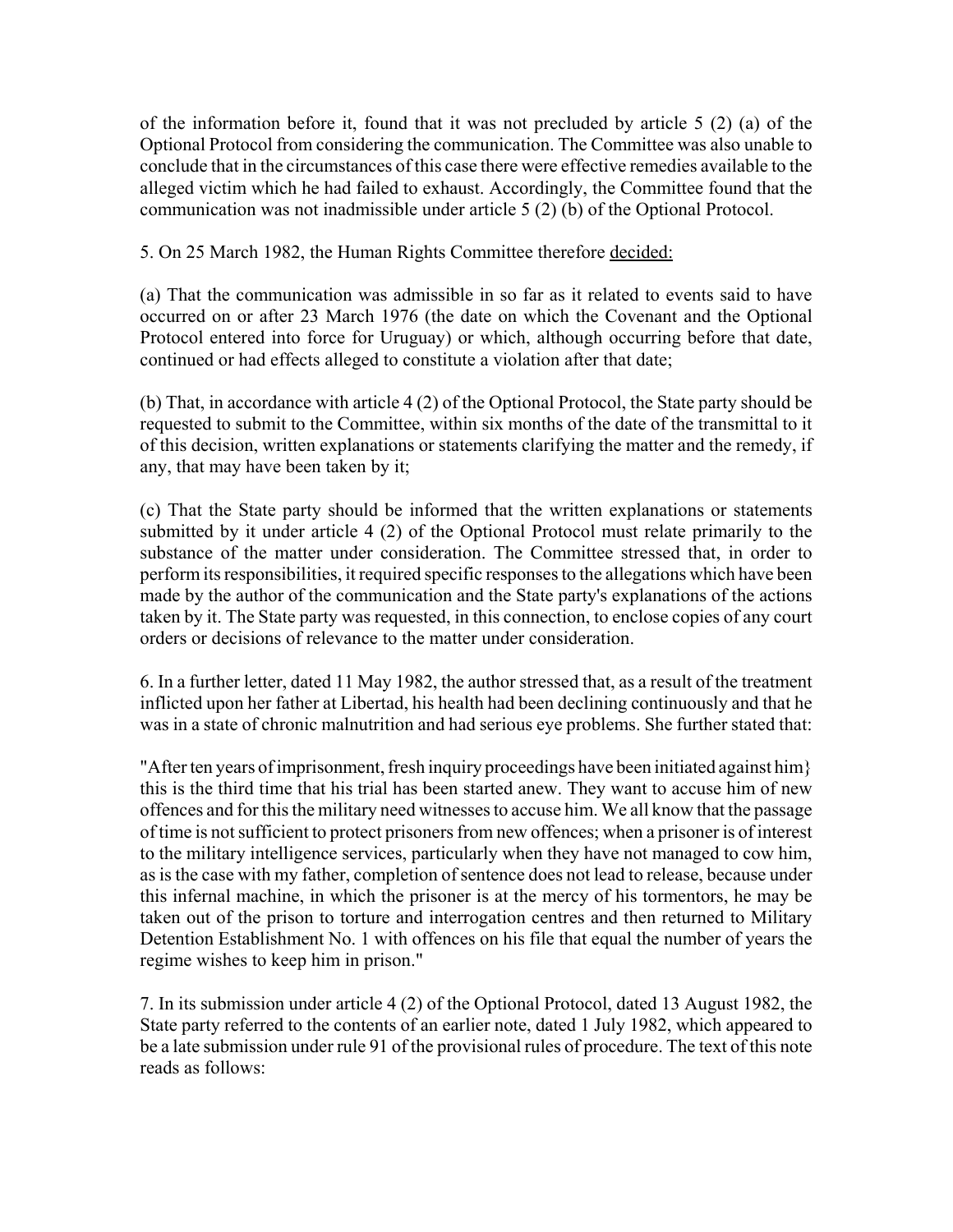"... the Government of Uruguay wishes to stress that this communication is based on an unacceptable premise in describing the person with whose situation it is concerned as a 'political prisoner'. Mr. Almirati was a member of the MLN subversive group and participated actively in it, serving as co-ordinator of one of the sections into which this organization was divided, known as the 'North column'. He directed the construction of 'berretines' - hiding-places for the concealment of weapons or persons and premises for the movement. He was responsible for the operation in which Paysandu airport was attacked and surrounded. He took part in the raid on an important local enterprise, subduing the caretakers under threat of firearms. He took part in the operation for the escape of prisoners from the women's prison. On that occasion, he assaulted and forcibly subdued one of the police officers on guard. It is obvious that acts of this kind cannot be considered to constitute 'political activities', nor can their perpetrator be regarded as a victim of persecution. Further proceedings were taker against Mr. Almirati on 8 October 1981 for the offences of 'robbery' and 'assault on the safety of transport'. In this communication, it is asserted that the principles of res judicata and of non his in idem have been violated. This is untrue, since the proceedings concerned were brought because of the emergence of fresh evidence regarding the commission of the above offences. The fact that these offences had been investigated by the police authorities in no way signifies that there was any repetition of proceedings; no proceedings had been instituted on that account, since the authorities did not possess the evidence now available. The Government of Uruguay also wishes to stress that this communication contains completely unfounded and meaningless statements; for example, the assertion that martial law was introduced in Uruguay or that the Uruguayan Parliament acted under threats. Despite the information supplied, this Government maintains that with reference to the second proceedings, use has not been made of the domestic remedies available to the accused such as appeal and review."

8. In a further submission under article 4 (2) of the Optional Protocol, dated 11 October 1982, the State party ... "categorically rejects the term 'concentration camp' used to describe Detention Establishment No. 1. In fact, far from having such an evil status, the standard in this establishment is above the international average for detention establishments. The system is the normal one, and every prisoner, without exception, is given the necessary food and attention to keep him in good physical and mental condition. Secondly, it is emphasized that the terms 'terrible harrassment' and 'taken away and tortured', used to describe alleged treatment to which Mr. Almirati had been or was about to be subjected, are untrue and malicious. It must be stated categorically that no type of physical or mental coercion is used in Uruguay on persons under detention and that Mr. Almirati is"in prison and is unable to enjoy normal relations with his family, not because the Government of Uruguay so wishes, but because, as a member of the subversive Tupamaros NLM, he committed numerous offences classified by the Uruguayan legal, system and he was duly tried and sentenced for them. It should be emphasized, however, that the relatives of every prisoner are permitted to make fortnightly visits, and the visiting hours are even adjusted for those who, for employment reasons, are unable to attend on working days. With respect to Mr. Almirati's present state of 'chronic malnutrition', we wish to state that the diets in Uruguayan detention establishments are prepared by professional dietitians on the staff of such establishments. It is further pointed out that the prisoners -themselves participate in the tasks of preparing their food, on a group rota system. Mr. Almirati is in good health and he has recently had a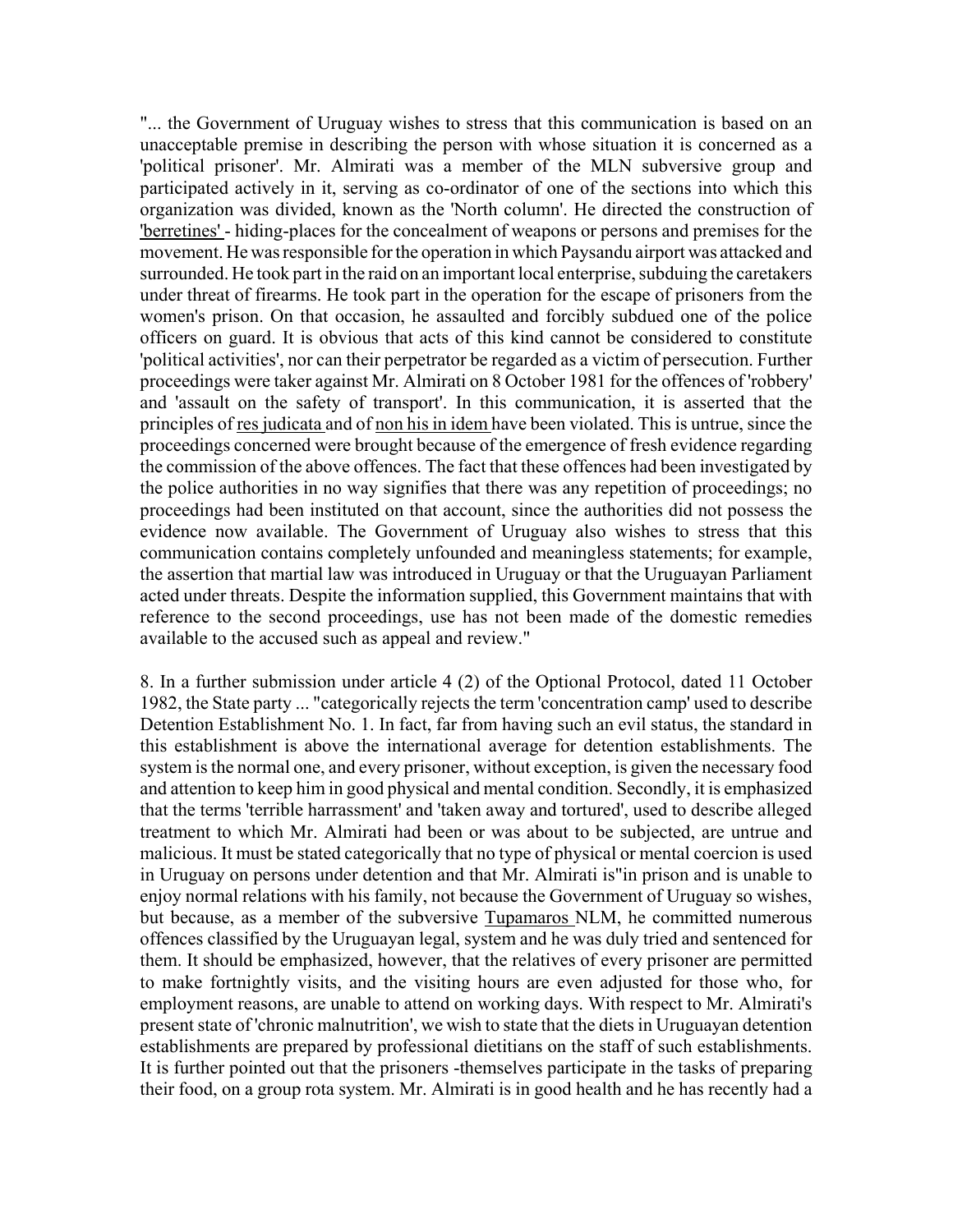number of clinical examinations and blood pressure tests."

9.1 The Committee decides to base its views on the following facts which have been either essentially confirmed by the State party or are uncontested except for denials of a general character offering no particular information or explanation.

## 9.2 Events prior to the entry into force of the Covenant

Juan Almirati Nieto was arrested in Uruguay in 1970. Criminal proceedings were then initiated against him for the following offences: association to break the law, conspiracy to overthrow the Constitution, use of false identity papers, robbery and other lessor offences such as resistance to authority. In May 1971, he escaped from prison. On 14 April 1972, he was rearrested. The judge added to the list of offences already mentioned that of collaborating in a mass escape of w~men detainees. He was bold for short periods of time at several detention places and he was then transferred to Libertad. He was sentenced by the civil judiciary to 10 years of imprisonment.

## 9.3 Events subsequent to the entry into force of the Covenant

Towards the end of 1980, shortly before he was due for release upon the completion of his term of imprisonment, new criminal proceedings were started against Juan Almirati Nieto by the military judiciary without the knowledge of his defence lawyer for offences alleged to have been committed prior to his imprisonment and in respect of which new evidence was alleged to have emerged. The military prosecutor has asked that Juan Almirati Nieto should be sentenced to 22 years' imprisonment. The Committee has received no information as to the outcome of these proceedings or that they have been concluded.

10.1 In formulating its views, the Human Rights Committee also takes into account the following considerations.

10.2 In its decision of 25 March 1982, the Committee requested the State party to submit copies of any relevant court orders or decisions. The Committee notes with regret the failure of the State party to respond to this request.

10.3 The Committee notes that it has been informed by the State party, in submissions of 1 July and 13 August 1982, that with reference to "the second proceedings, use has not been made of the domestic remedies available to the accused such as appeal and review". The Committee is unable to conclude, however, that these remedies are available in respect of the particular violations of the Covenant which it finds in the present case.

10.4. The Committee observes that the State party, in its submission of ...... 11 October 1982, refuted only in general terms the author's detailed allegations that her father is held under inhuman prison conditions at Libertad (see para. 1.7 above). The submissions of the State party in this respect are an insufficient answer to the allegations made. The Committee recalls its findings in other cases a/ that a practice of inhuman treatment existed at Libertad prison during the period to which the present communication relates and that it has come to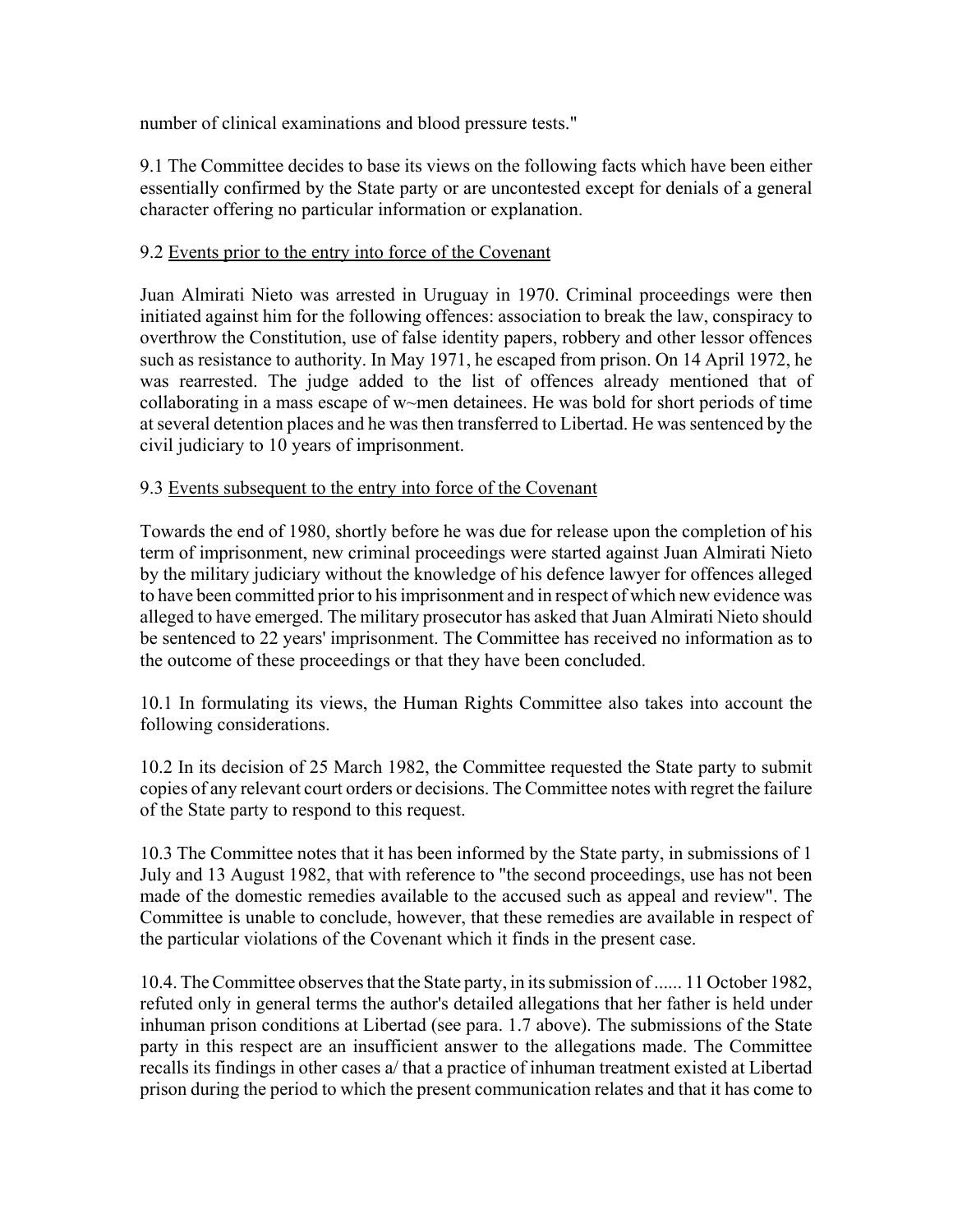this conclusion on the basis of specific accounts by former detainees themselves. The Committee concludes that in the present case also Juan Almirati Nieto has not been treated with humanity and with respect for the inherent dignity of the human person as required by article 10 (1) of the Covenant.

10.5 Concerning the allegation of the authors that article 14 (7) of the Covenant has been violated by the State party because the new criminal proceedings, started by the military judiciary against her father in December 1980, were based on the same facts as those for which he had been tried and sentenced to 10 years of imprisonment by the civil judiciary, the State party in its submissions dated 1 July and 13 August 1982 refuted this allegation on the ground that "the proceedings concerned were brought because of the emergence of fresh evidence regarding the commission of the offences of "robbery" and "assault on the safety of transport". The Committee observes, in this connection, that the State party has not specified what the new evidence was which prompted the Uruguayan authorities to initiate new proceedings. In the absence of information, as to the outcome of those proceedings, the Committee makes no finding on the question of a violation of article 14 (7), but it is of the view that the facts indicate a failure to comply with the requirement of article 14 (3) (c) of the Covenant that an accused person should be tried 'without undue delay'.

10.6 As to the allegations made by the author with regard to breaches of articles 2 (1) and 26 of the Covenant, they are in such general terms that the Committee makes no finding with regard to them.

11. The Human Rights Committee, acting under article 5 (4) of the Optional Protocol to the International Covenant on Civil and Political Rights, is of the view that the facts as found by the Committee, in so far as they continued or occurred after 26 March 1976 (the date on which the Covenant and the Optional Protocol entered into force for Uruguay), disclose violations of the International Covenant on Civil and Political Rights, particularly:

of article 10 (1), because Juan Almirati Nieto has not been treated in prison with humanity and with respect for the inherent dignity of the human person;

of article 14 (3) (b) and (d), because he has not had adequate facilities for the preparation of his defence and he has been unable to defend himself through legal assistance;

of article 14 (3) (c), because he was not tried without undue delay.

12. The Committee, accordingly, is of the view that the State party is under an obligation to take immediate steps to ensure strict observance of the provisions of the Covenant and in particular (a) that Juan Almirati Nieto is treated with humanity as required by article 10 of the Covenant, and (b) that the guarantees prescribed by article 14 are fully respected and, in so far as this has not been done in-any proceedings already taken, an effective remedy will be applied.

**Notes**